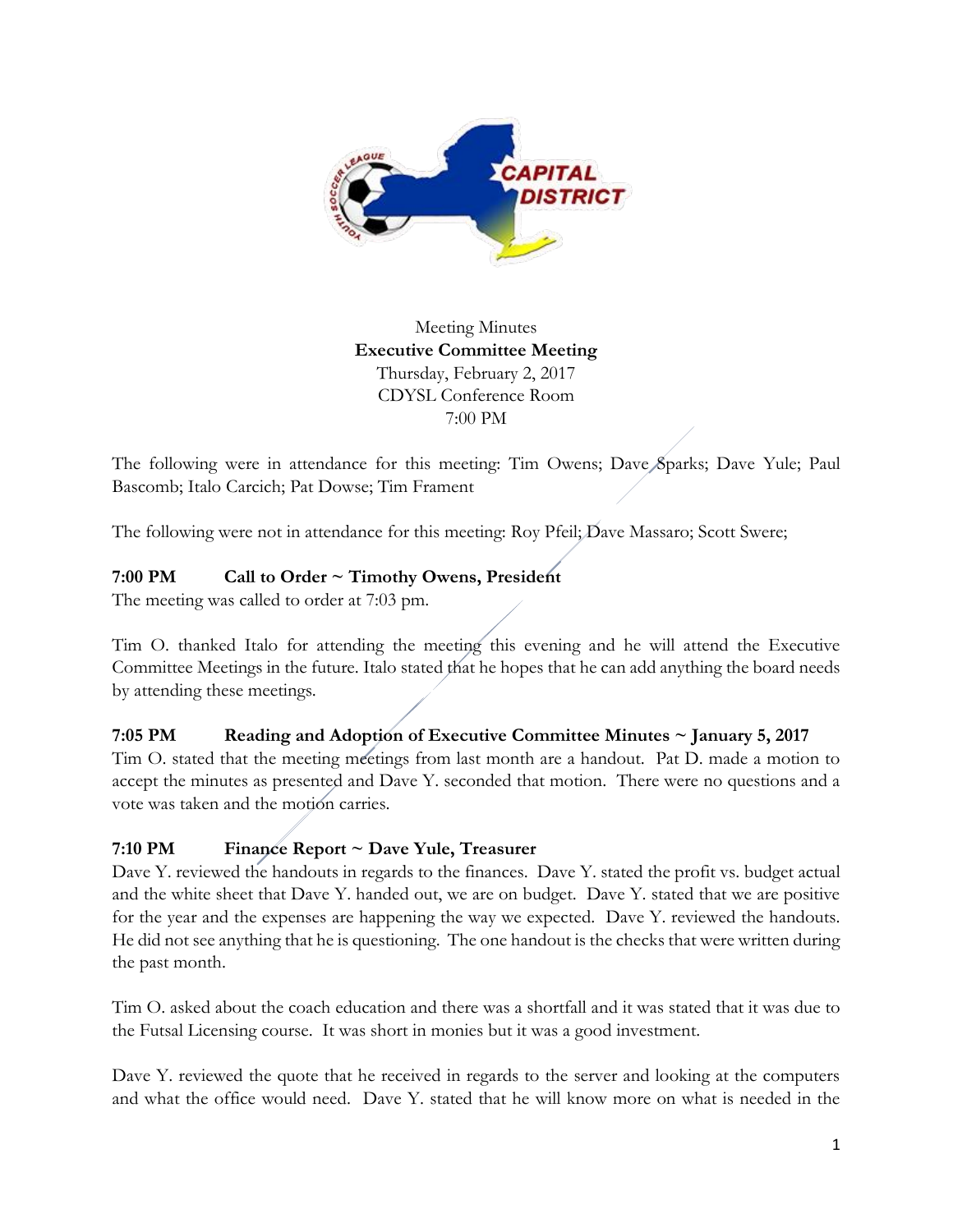computers in the office once they are hooked up to a new serve if and when this is approved. Kathy has the newest computer and Italo has the oldest computer. There were discussions on his, the quote for the new server and new company, on what his costs would be to take over the role of Computer Network Security. His name is Justin and he met with Dave and Italo to review items in regards to what the office would need. There were discussions in regards to this matter. Dave Y. stated that he can give out Justin's information so anyone who wants to talk technical with him, can do so in order to determine if this is what we need in the office. Dave Y. will put Justin in touch with Tim F. so they can discuss the work needed.

The finances were motioned by Pat D. to accept the finances and it was seconded by Dave S. There were no questions and a vote was taken and the motion carries. This does not include the server discussion.

There were discussions on having all areas of the office accessible to office staff and some executive committee members so all can answer questions. It was stated by Pat D. that the staff should not be expected to answer calls and/or e-mails after hours' even if all items are accessible and that was stated as true.

## **7:15 PM Office Report ~ Timothy Owens**

Tim O. stated that there is a handout of the office report. Tim O. wanted to highlight a few areas on the office report. The number of teams that have registered for the Spring League and those numbers are up about 5-10% from last year. There is hope that if some teams withdraw due to numbers, we will try to put similar clubs in the same problem in connection with each other so they can hopefully blend those teams together to make one team. There were discussions on the issues when that happens because the players generally get upset and leave and never return. Italo stated that we already have a club that struggling with all of their teams as the kids are playing other sports and are finding other clubs to go play with. Pat D. asked the question if the league is here to support the clubs or to support the teams based on these discussions because they have different results. There may be a need for us to reinforce this method so all understand. The segway for the U19/U20 it is important for ENYYSA to answer this question next week. Tim O. stated that this is on their website so we should let them answer how to handle this. Technically U20 is out of the youth area. There were discussions on the reason to want to keep it this year and make the change in full next year. Tim O. stated that we will have no guest teams playing in our league this season. Registrations are still slow which means there are about 50% that need to come in between now and February  $28<sup>th</sup>$ . There were discussions on how to get the clubs to register their players earlier than they do. There were also discussions on the age groups U15 and older. There were discussions on the competition of the EDP league as they now aren't just offering premier games. There were discussions on if you want to pay that price of EDP and travel as EDP has you do.

#### **7:30 PM Committee Reports:**

#### **Rules ~ Scott Swere (RULES PROPOSALS – Updates)**

Italo stated that Kathy worked with Scott to get a uniform display on different areas but especially the U8's, U10's and U12's on the rules and regulations. Dave S. stated that it was stated that these would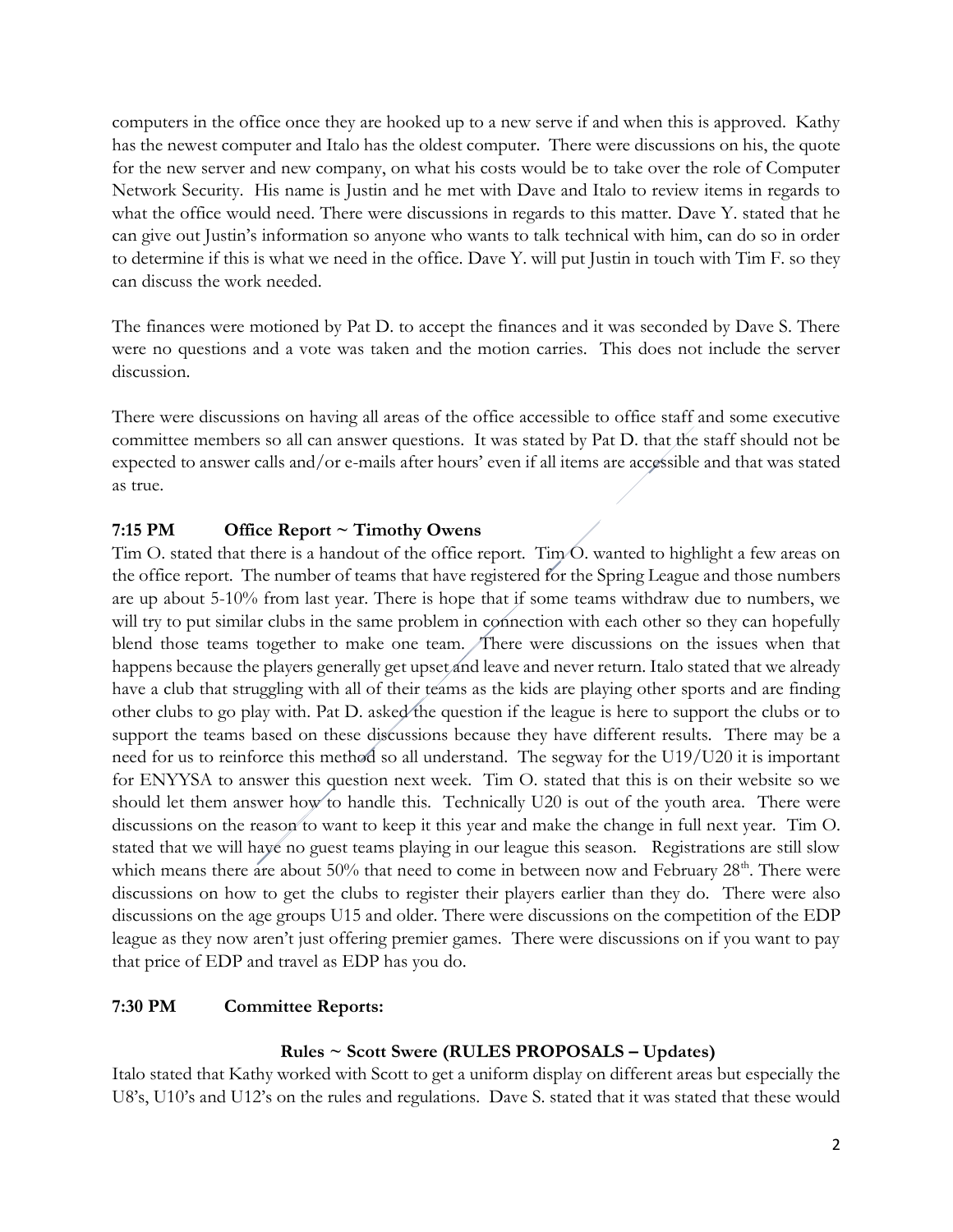be dealt with at the February General Board Meeting. It was stated that we need to keep it simple so the members understand what we are discussion and don't become overwhelmed with them all. Italo reviews some of the goal sizes that out lined and what can be discussed at the meeting next week. If the teams play state cup, they need to follow the state cup rules.

Pat D. stated that she took the original layout and what she handed out, the code of conduct first in the rules and regulations and then followed by the Zero Tolerance Policy, the Bullying Policy and the Grievance in that order. She also marked the table of contents and she added Futsal to the contents. She stated that since we have a program, should we still run this program and it was stated that we should ask the members to see if they want us to run the program in the future. It was stated that there is some information on the Futsal and we can get that from Kathy and Kerry to add into the rules and regulations. Tim F. asked if we really want to have this written into the rules and regulations because if in the future the office needs to change some procedures and such, do we want to have to bring it to vote for everything that needs to get changed. There were discussions in regards to the programs and the possibility not having them in the rules and regulations so we don't tie our hands.

Pat D. highlighted certain items and discussions on the topics that she reviewed in the handout. Pat D. outlined all areas that she marked for review and discussions. Pat D. made notes to what changes the individuals agreed on. Pat D. outlined a few areas that made the wording more understandable to those that are sports-minded. She moved a few items around to show the order of most important and to not show always the negative of a situation because there are also some positive outcomes. There were discussions on some of the items based on why they were put in the rules and regulations and the pros and cons during the discussions of the possibility of adding them into the rules and regulations at the time that they were put in. There were discussions on the Anti-Bullying items to be possibly shifted into the code of conducts and the language. It was stated that we should leave it as it is right now.

Pat D. reviewed the Grievance Procedure and incorporate it into the Zero Tolerance Violation Report and she suggests that it be combined. It was stated that we may have grievances come in that having nothing to do with a Zero Tolerance Policy. It was stated that if you take the existing thing was for filing a grievance such as sending it in writing and such and you can say a formal letter or a zero tolerance violation report. There were discussions on taking everything on Article II and change the title of Article III and make that an administrative grievance. There were discussions on outlining what those examples will be and should they be listed out. Tim F. stated that it could say that if is a grievance against a club or an individual of a club and it is in place because they want CDYSL to look at and deal with that particular issue where it doesn't go to the Zero Tolerance Committee. Pat D. stated that she will rework it and fit it under Article II and make an administrative procedural grievance. There were discussions on making the Executive Committee the Arbitration Committee. Pat reviewed additional items throughout the packet and had some questions for Scott to review.

Under Article XI. Pat D. is suggesting that we add a few items to clarify. There were discussions of the possibility of new clubs, Article X. should be increased and there should also be a bond added to that and refunding the bond after three years to stop frivolous clubs trying to join and to prevent clubs from joining and then packing up and leaving after a year and stiffing CDYSL on their fines and fees.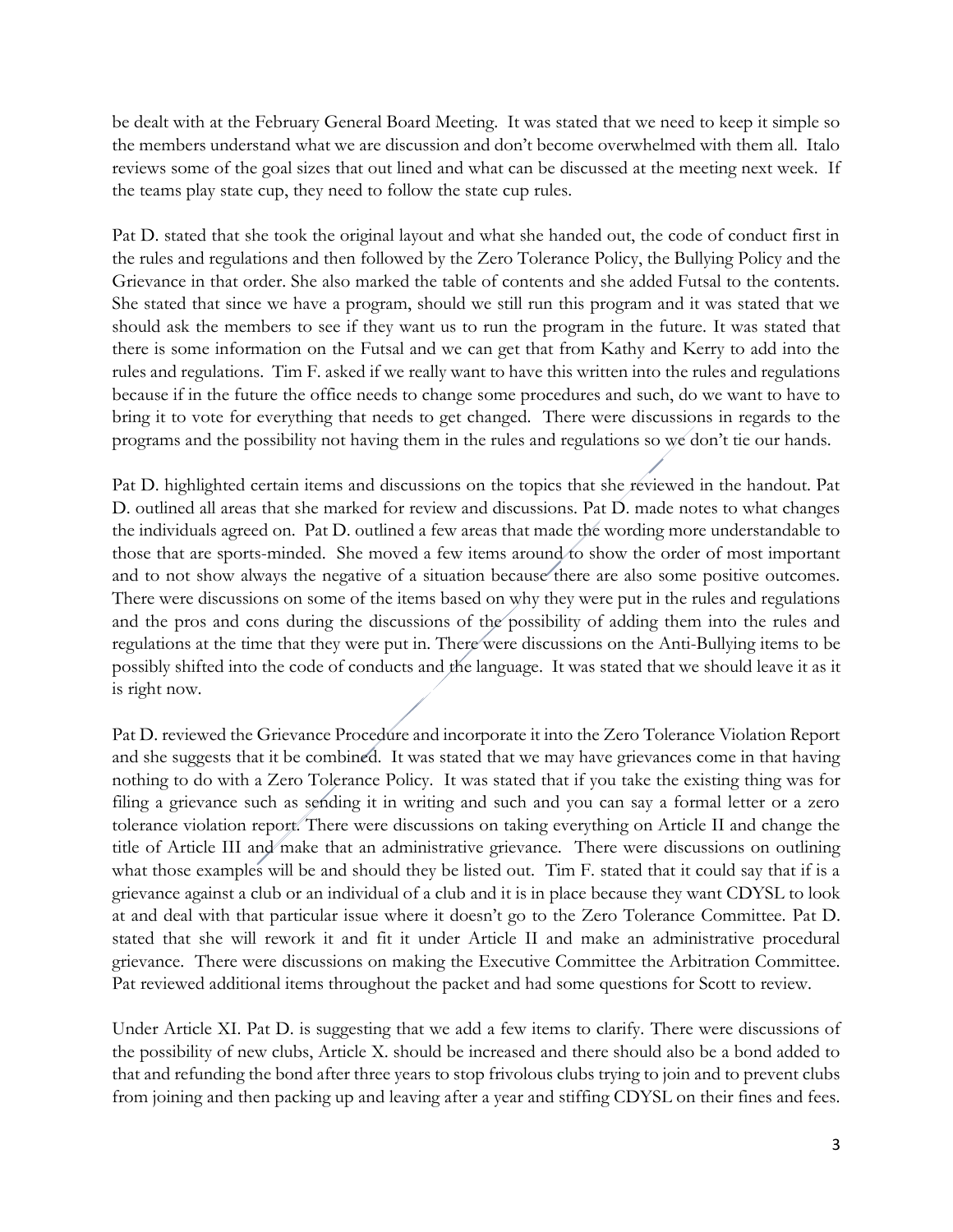It was stated to make both amounts \$500 each. There were discussions of the guest teams and make that bond \$250 and refundable at the end of the season if in good standings.

Pat D. continued through the handout and reviewed some additional language she thought should be added to a few other areas of the document such as mentioning the code of conduct being followed as well. There were discussions that the fines and fees should not be listed in the rules and regulations and put language that says that the games committee will set forth rules and they can get changed without members voting on them. The laws of the games should also follow suit. Pat D. asked Italo to work with Scott on getting items removed from the rules and regulations and put down language that the games committee will set forth rules and to refer them in the document but not outline the exact amounts. It was stated that the withdrawal monies should say March 1<sup>st</sup> and no year after that. Pat D. will follow up with Scott on these.

### **Finance ~ Dave Sparks**

Dave S. stated that Dave Y. and he will start getting ready to work on the finances for April. He let Italo aware of this. Italo brought up the scheduling program needing to be updated. Tim F. stated that he knows someone who is one of the best programmers he ever worked with and he is looking for work right now and he asks if he should ask him about this and all stated that they highly recommend that he do and Tim F. will do so and get back in touch with all on it.

# **Games ~ Paul Bascomb (GAMES – Updates: Futsal, Spring)**

Paul stated that there was one issue last week and Italo took care of it. It happened at Futsal. It was a parent issue against the referee. There were 22 people who came in with appeals and all of them left happy after the meeting. There were discussions on some coaches who have no clue what is expected when they are coaching and playing in the league. Tim F. spoke about a league who gave out difference color passes for the coaches who did go through an introductory meeting and could be upgraded to another color pass and they also were required, the non-instructed coach who did not attend the meeting to have somebody on the bench who had that colored pass that did take the course.

#### **Membership/Nominations ~ Dave Sparks**

Dave S. reported that there is nothing new in this area.

# **Registrations ~ Tammy Kishbaugh**

Dave S. stated there is a handout to show where the registrations are to date. It was noted that registrations are coming in at a slow pace and there is more than 50% more than shown on the spreadsheet that should be coming in the office within this month.

## **ZTEC, Arbitration, Appeals ~ NO REPORT**

**7:50 PM Programs:**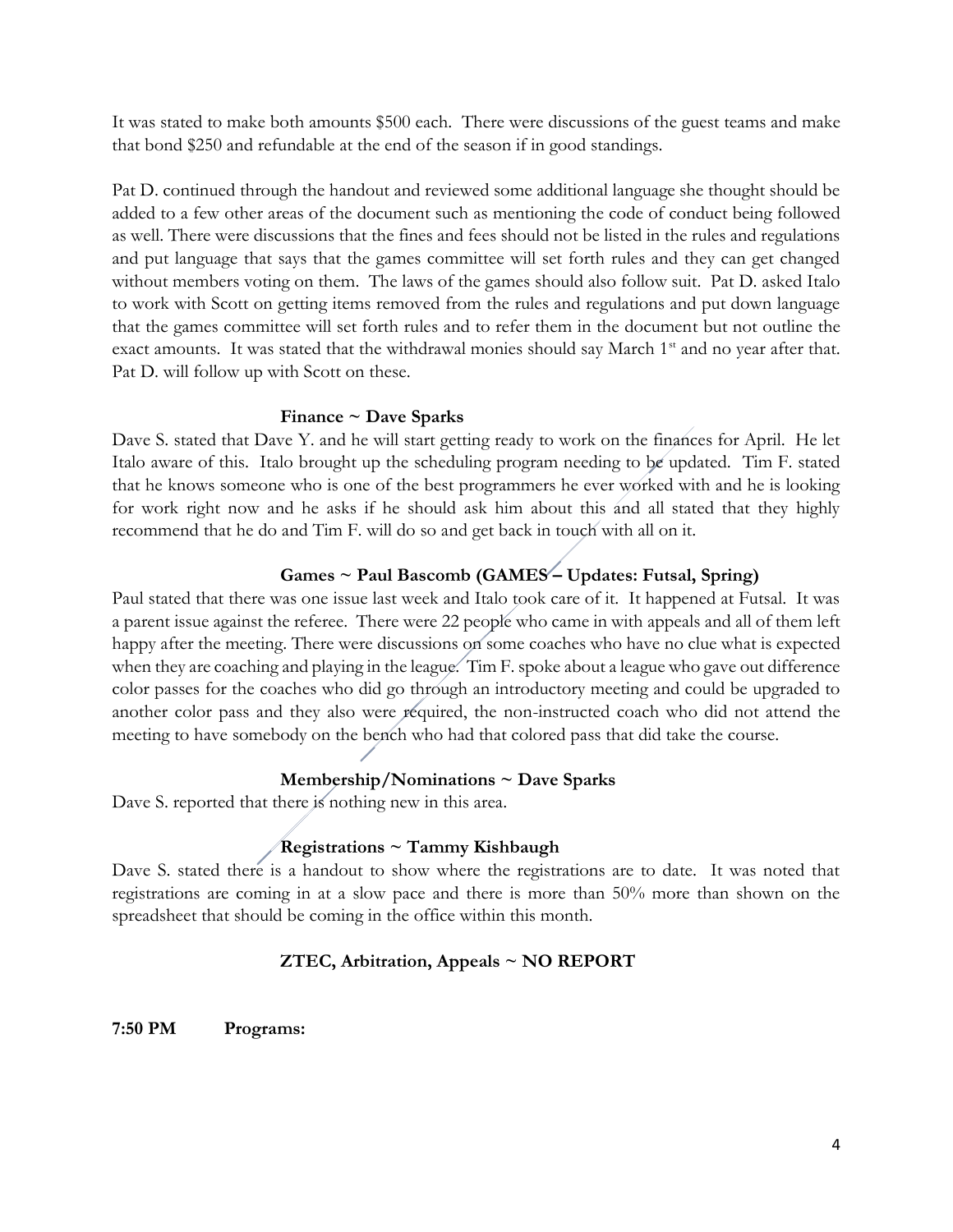### **Coaching Education ~ Roy Pfeil, Second Vice President**

Roy reported via e-mail that regarding the March 11 workshop. I have made a recommendation that we start at 9am and end at 1pm. I have also made arrangements for a F coaching course that will begin at 1:30 on the 3/11 and, if the turnout is sufficient I would do a second course the same day starting at 3:30 and going until 5pm. (But I doubt the second course will be necessary as the Colonie SC requested that there be a course on 2/7 and it looks like there may be enough candidates to run that course.)

For the clinics I have the following coaches: Ivan Kepcija (Ass't Academy Technical Director for Dynamo Zagreb), Rob Bruley (Coever training), Ihor Chyzowych (technical director Northern Kentucky Soccer Academy and Chyzowych Soccer School), & Deborha Raber (MCLA women's soccer coach). I also have Len Roitman (former U.S. Olympic Team Assistant Coach, Maccabiah Team National Team Coach and DOC at the Met. Oval Soccer Club) on hold and will talk to him when I get back on Sunday/Monday. All topics will be announced by the end of next week.

A number of coaches had previous commitments: John Kowalski (women's coach at Robert Morris College), Hershey Stosberg (former ass't women's coach at UVA & head coach at Clemson), Catlin Cuccinella (former women's coach at UA).

I have kept Italo in the loop of my presenters and will follow up when I get home. And aside from the topics of the presenters I will need good demonstrators for specific age groups and will need help with that when I get back.

# **ODP Program (follow-up) ~ Roy Pfeil**

Tammy reported that the past weekend, there were additional tryouts for the ODP North group and that after Roy's request to post information and working with Tammy, there were many inquiries for the tryouts and information about ODP.

## **TOP Soccer**

Dave Y. stated that Tim O. made a plea at the January General Board Meeting of the clubs that have TOP Soccer to work on ideas to improve this within CDYSL. Tim O. will most likely follow up with this at the February General Board Meeting next week.

# **8:00 PM Unfinished Business – Futsal, Computer Services (office), Empire Cup 2017** Futsal was discussed in other reports as well as the computer services for the office. Tim F. reported

that the Highland Soccer Club elections will be taking place this coming Monday and we should know what the results are after that date.

## **8:10 PM New Business – Positive Coaching Alliances, Give back – Pat Dowse**

Pat D. tried to reach out to John but he didn't respond back yet and she is still waiting to hear back from the woman in regards to the give back matter as well.

Pat D. mentioned the young children who played within the Rotterdam Soccer Club who tragically lost their parents in a horrific accident a week or so ago. Afrim's is donating their facility for